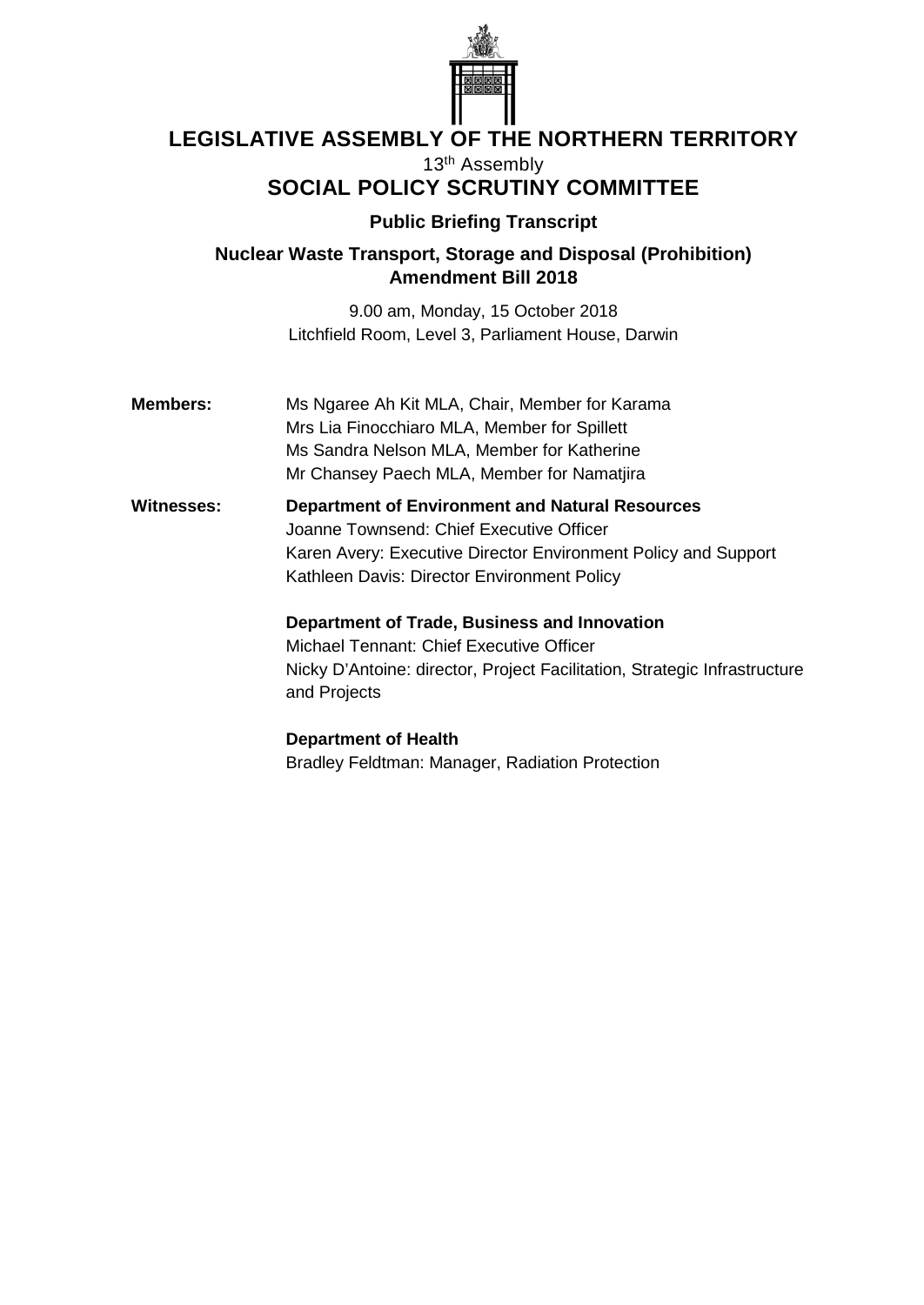#### **Nuclear Waste Transport, Storage and Disposal (Prohibition) Amendment Bill 2018**

#### **Department of Environment and Natural Resources Department of Trade, Business and Innovation Department of Health**

**Madam CHAIR:** Good morning, everyone. Thank you for joining us. I am Ngaree Ah Kit. I am the Member for Karama and Chair of the Social Policy Scrutiny Committee. On behalf of the committee, I welcome everyone to this public briefing into the Nuclear Waste Transport, Storage and Disposal (Prohibition) Amendment Bill 2018.

I acknowledge that this public briefing is being held on the land of the Larrakia people, and I pay my respects to Larrakia elders, past, present and emerging.

I also acknowledge my fellow committee members in attendance today and Sandra Nelson, the Member for Katherine and Chansey Paech, the Member for Namatjira, via telephone. I ask that you all ensure that your mobile phones are now switched to silent.

I note that this is the first time that our committee has had an additional public briefing, so I thank you all for coming back to answer a few further questions from the committee.

I welcome to the table to give evidence to the committee the following witnesses: from the Department and Environment and Natural Resources, Joanne Townsend, Chief Executive Officer, Karen Avery, Executive Director Environment Policy and Support; Kathleen Davis, Director Environment Policy; from the Department of Trade, Business and Innovation, Michael Tennant, Chief Executive Officer; Nicky D'Antoine, Director, Project Facilitation, Strategic Infrastructure and Projects; and from the Department of Health, Bradley Feldtman, Manager, Radiation Protection.

Thank you for coming before the committee. We appreciate you taking the time to speak to the committee and look forward to hearing from you today. This is a formal proceeding of the committee and the protection of parliamentary privilege and the obligation not to mislead the committee apply.

This is a public briefing and is being webcast through the Assembly's website. A transcript will be made for use of the committee and may be put on the committee's website.

I also, at this time, acknowledge committee member, Lia Finocchiaro, Member for Spillett, in attendance as well.

If, at any time during the public briefing, you are concerned that what you will say should not be made public, you may ask that the committee go into a closed session and take your evidence in private.

I will ask you to state your name for the record, and the capacity in which you appear. I will then invite you to make a brief opening statement before proceeding to the committee's questions. Could you please state your name and the capacity in which you are appearing?

**Mr FELDTMAN:** Bradley Feldtman, Manager, Radiation Protection, Department of Health.

**Ms DAVIS:** Kathleen Davis, Director Environment Policy, Department of Environment and Natural Resources.

**Ms TOWNSEND:** Joanne Townsend, Chief Executive Officer, Environment and Natural Resources.

**Mr TENNANT:** Michael Tennant, Chief Executive Officer, Department of Trade, Business and Innovation.

**Ms D'ANTOINE:** Nicky D'Antoine, Director, Project Facilitation, Department of Trade, Business and Innovation.

**Ms AVERY:** Karen Avery, Executive Director, Environment Policy and Support, Department of Environment and Natural Resources.

**Madam CHAIR:** Thank you very much. Ms Townsend and Mr Tennant, would either of you like to make an opening statement?

**Ms TOWNSEND:** I would, Madam Chair.

Madam Chair and members of the committee. Thank you for inviting both the Department of Environment and Natural Resources and the Department of Trade, Business and Innovation to talk to you today about the nuclear Waste, Transport, Storage and Disposal (Prohibition) Amendment Bill. We also have the Department of Health represented because of its role in various legislation which support this bill.

This bill introduces amendments to the *Nuclear Waste, Transport, Storage and Disposal (Prohibition) Act 2004*. I thank the members of the public and community organisations that took time to prepare submissions to this bill. We have had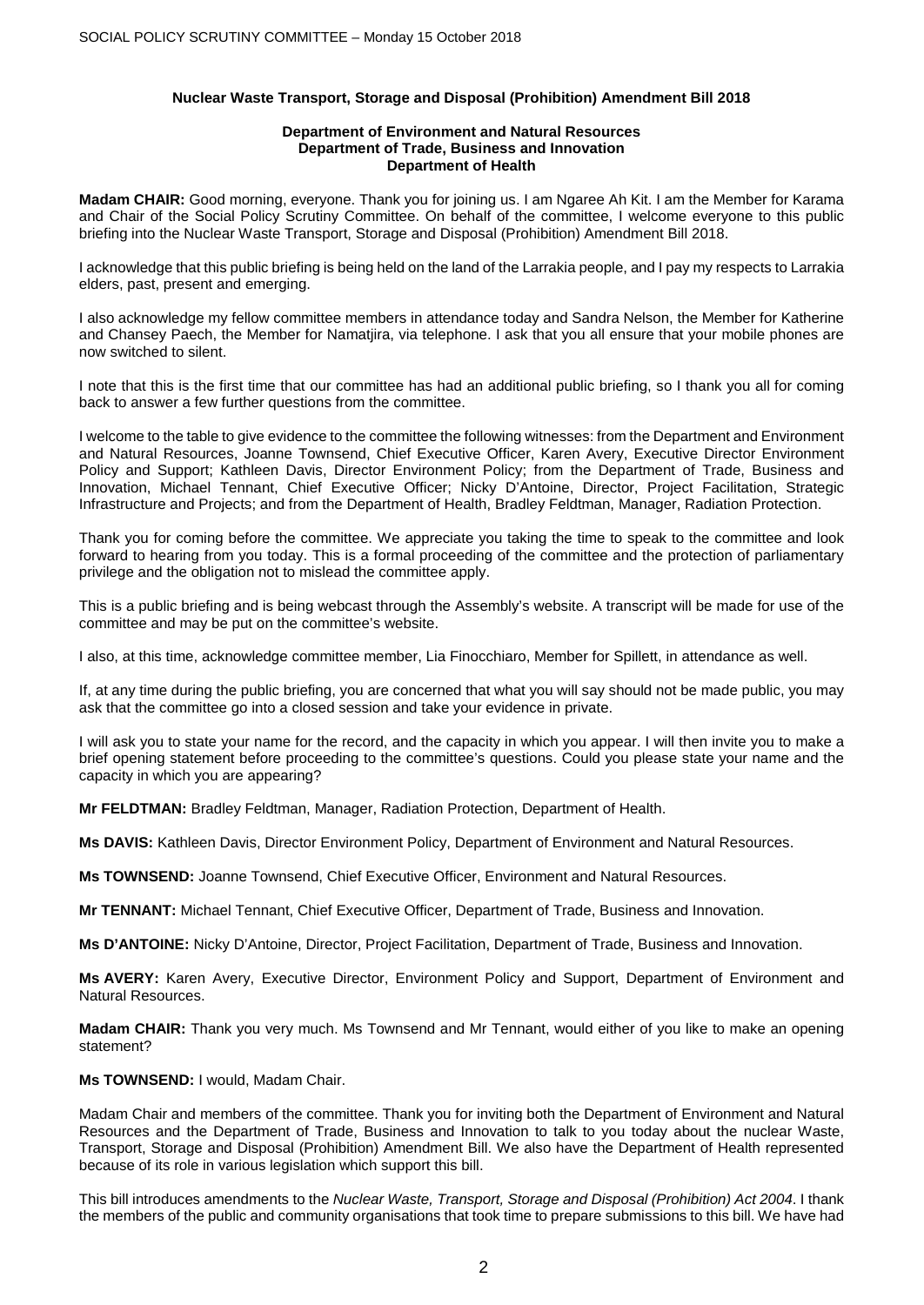the opportunity to review the public submissions and Mr Tennant and I are pleased to have this opportunity to provide further clarification about the role and function of both the act and this amendment bill.

As I advised the committee at the previous hearing in September, the purpose of this act is to protect the Northern Territory environment and the health of Territorians by preventing the Northern Territory from becoming a dumping ground for Australia's nuclear waste.

It was introduced at a time when there was significant local and national debate about nuclear waste facilities and their location, including discussion about establishing a facility on Commonwealth land in the Northern Territory.

The act is a prohibition act with two core functions. The first is to prevent certain waste from being imported into the Territory and the second is to prevent someone from constructing and operating a nuclear waste facility. The act does not and is not intended to regulate the transport, storage or disposal of nuclear waste that may be generated or present within the Northern Territory. This is the function of other legislation, primarily the *Radiation Protection Act* and its regulations.

A number of the public submissions raised concerns about the relationship of this bill to the management of this bill to the management of hydraulic fracturing activities in the Northern Territory. I reiterate that this act is not about the management, regulation of hydraulic fracturing or the oil and gas industry. As stated, it is about prohibiting the importation of nuclear waste into the Territory and construction and operation of facilities to dispose of that waste.

There are reforms being undertaken to the *Water Act* and to petroleum legislation to ensure that hydraulic fracturing activities are appropriately managed and regulated. I am happy to expand on these but those amendments are outside the scope of these amendments—some of them are before the Economic Policy Scrutiny Committee.

Under the act, the definition of nuclear waste includes radioactive waste and naturally occurring radioactive material or NORM. The act does not differentiate how nuclear waste is generated unless an exemption applies. The prohibitions on importation of these wastes apply regardless of how they were generated.

The offshore industry has intended to be exempt from the operation of the act and that has not changed. However, the exemptions as they are currently drafted have the potential for ambiguity. This ambiguity is being confirmed by advice from the Solicitor-General—it is to resolve this ambiguity that these amendments have been proposed.

There has been concerns raised that the amendments appear to reduce protections for the environment. In fact, the amendments reinforce the original objective of the act by continuing to prohibit the construction or operation of a nuclear waste storage facility and the transportation into the Territory of nuclear waste that originates outside of the Northern Territory.

They also provide clarity in relation to the existing exemptions for the offshore oil and gas industry. None of the amendments change the intent of the act or its primary functions however they do make it clear that certain matters are not captured by the act. These include waste in the Territory and managed under the Radiation Protection Act and waste associated with the oil and gas industry whether onshore or offshore.

In relation to the offshore industry, the amendments ensure that the already operating industry—which as some submitters acknowledged—is not inadvertently placed in a position where it may be claimed that they are in breach of this legislation. There is no suggestion that they are.

In preparing these amendments the department has been careful to ensure that they do not introduce new exemptions or expand the scope of the existing exemptions. By introducing these amendments and providing greater clarity about the exemptions, we have been able to specify certain criteria that the offshore industry must meet in order to take advantage of the exemption.

This is relevant for the proposed section 5(4)(b), which identifies that the industry must deliver significant economic and social benefits to the Territory and must be located in an area where it would be realistic for the industry to use the Northern Territory as its base of operations. There have been questions about how that might be determined.

In regards to economic and social benefits—while these terms have not been defined in the amendment bill—it has proposed that the draft regulations will include information to assist the administrator to determine if a specific project will provide those benefit. Further, it will be necessary for the operator of the proposed project to demonstrate a benefit beyond that which is generated through the treatment, transport and storage of nuclear waste.

A number of submissions recommended that these amendments should not be passed until there is certainty about the regulation of this waste in the Territory. Again, this act does not manage or regulate waste in the Territory. There is a completely separate regulatory scheme that manages these wastes. Due to the prohibition on constructing and operating nuclear waste storage facilities, there are no facilities in the Territory authorised to accept this waste for disposal.

Nuclear waste generated in the Territory, or which are brought in by the offshore oil and gas industries under the existing exemption are aggregated and disposed of overseas. While reiterating that these matters are beyond the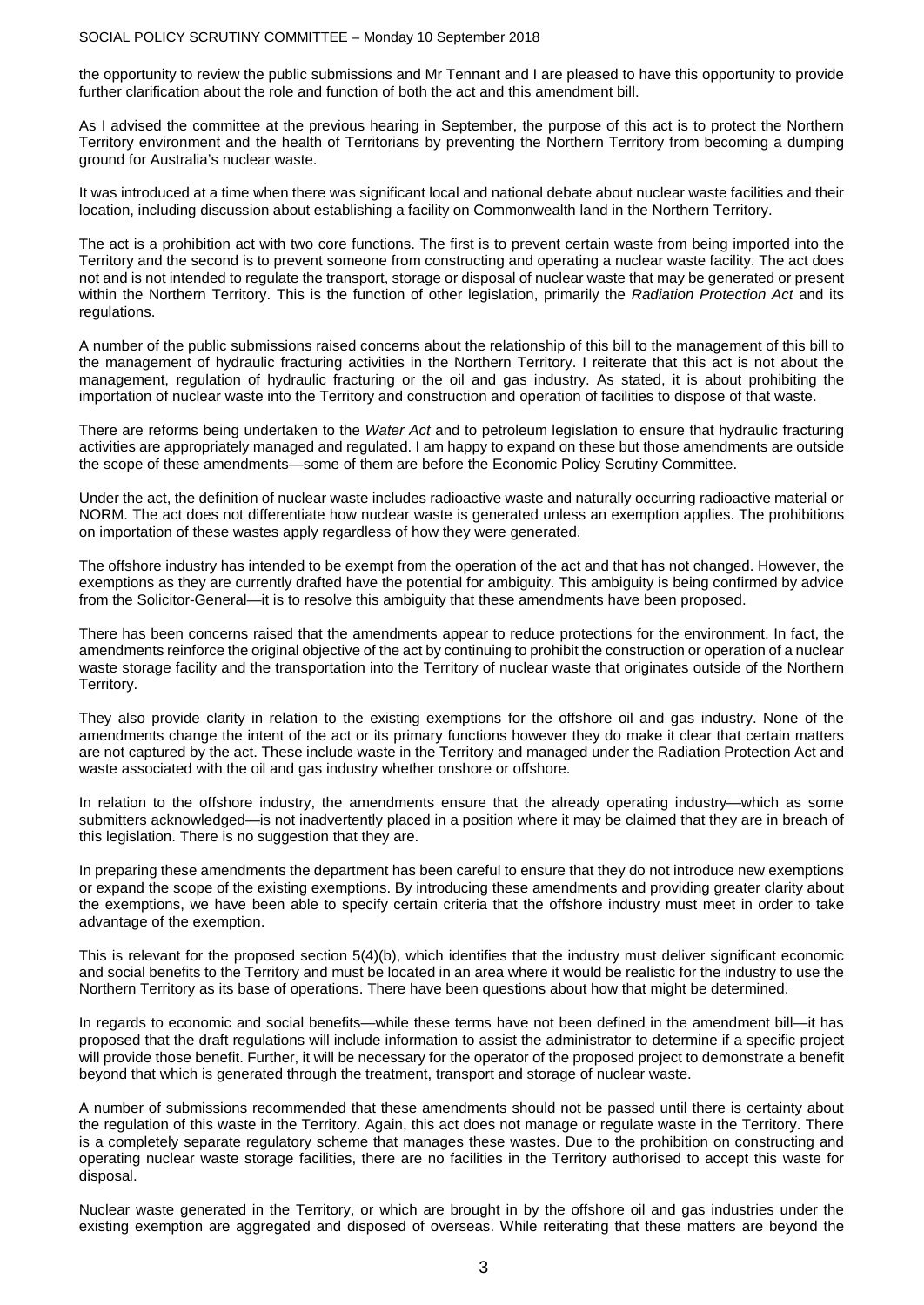scope of these amendments, Mr Feldtman from the Department of Health will be able to answer any questions you might have about those arrangements.

Finally, there were some concerns about penalties in the act, which I will quickly address …

**Ms NELSON:** Hey, Jo, excuse me for interrupting. It is Sandra Nelson, Member for Katherine for the sake of Hansard. I was wondering, Julia, if you could hit the mute button on the phone that is on the desk for me please, because I can hear the background noise and it disrupts, so I am not able to hear what Jo is saying.

**Madam CHAIR:** Sandra, I thought if we pressed mute, you actually would not be able to hear us from Darwin.

**Ms KNIGHT:** No, you will not.

**Ms NELSON:** I am sorry. Is there any way? Sorry. It keeps breaking up and I cannot … Sorry.

**Ms TOWNSEND:** I am happy to table my statement.

**Madam CHAIR:** That would be helpful, but I will get you to continue. Sandra, did you hear that? Jo will table her opening statement. But at this stage, we will not be able to mute it from our end because then you and Chansey both will not be able to hear what is happening ...

**Ms NELSON:** Okay. Sorry, yes, you are right. Okay, thanks.

**Madam CHAIR:** Thank you.

**Ms TOWNSEND:** As I was saying, there have been some concerns about penalties in the act, which are outside the scope of the amendments. There was a concern that penalties were inadequate. I will clarify for the committee that there are two offences contained in this act. The first is associated with importing nuclear waste into the Territory and the second is associated with constructing and operating a nuclear waste disposal facility.

Both of these offences are identified as attracting a level one environmental offence penalty. These penalties are presented as a range which means that is someone is convicted of the offence, the court must impose a penalty that is not lower than the bottom of the range and may impose a penalty up to the top of the range.

The current penalty for an individual ranges between \$50 675 and \$596 750, or five years imprisonment and for a body corporate between \$298 220 and \$2 982 200. I can reassure people that is a very significant penalty.

I now ask Mr Tennant to take the opportunity to address some of the other issues raised in the submissions.

**Madam CHAIR:** Thank you. Michael.

**Mr TENNANT:** Thank you, Madam Chair and members of the committee. Thank for inviting me to speak here again today on behalf of the Department of Trade, Business and Innovation.

I acknowledge the time and effort those members of the public and industry have made in putting submissions in on this bill. I note that some of the submissions included references to comments I made at the previous public hearing on 10 September of this year.

My comments then highlighted that the original act provided an exemption for the offshore oil and gas sector, and that the exemption is clarified and maintained in this bill. This provided ongoing certainty to existing and future oil and gas proponents and supports jobs and economic activity in the Territory.

In responding to the request by the Minerals Council of Australia, Northern Territory Division, for an additional exemption for mineral sands and rare earths operations, it is worth reiterating that onshore rare earths and mineral sands operations—as with all onshore operations—are regulated under the *Radiation Protection Act* and are exempt from, and therefore unaffected by this act and this bill.

Consideration of an exemption for offshore mineral sands and rare earths operation is beyond the scope of this amendment bill and would require considerable community consultation, although it is not considered appropriate while there remains a moratorium on seabed mining in the Territory. However, reviewing the list of exemptions could be considered during the next major legislative review of this act.

I note the submission from INPEX provided a considerable outline of how naturally occurring radioactive materials and norms are generated and dealt with in relation to offshore petroleum production operations, including the onshore processing and cleaning prior to disposal at an approved facility outside of the Territory.

As outlined in INPEX's submission, the Northern Territory Government has invested in the Darwin Marine Supply Base to generate economic activity and support Territory jobs through servicing offshore oil and gas industries.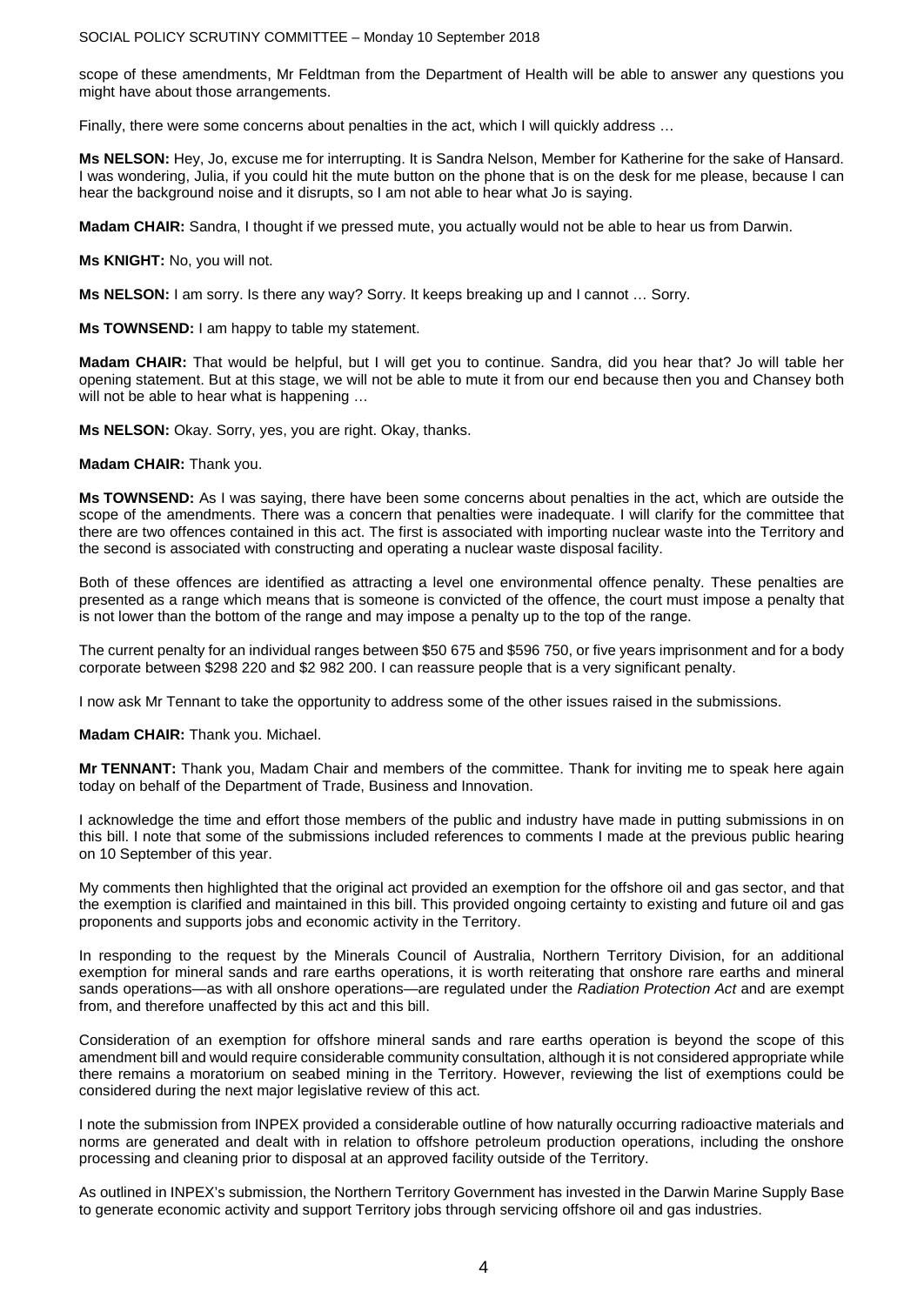The proposed bill supports this activity by providing clarity and certainty to the industry and to supporting industries and operations. While the majority of this activity is expected to come from fields within 800 kilometres of the Territorial Sea Baseline, it is accepted that it may be commercially viable if operations beyond 800 kilometres or outside the Australian jurisdiction, to use the Territory as service and supply hub.

To that end, it is proposed that in addition to the 800 kilometre requirement to include an alternative requirement for an operation to be based within a prescribed basin. Prescribed basins would be identified in the draft regulations and would initially include at least the Browse, Bonaparte, Money Shoal, Arafura and Carpentaria basins.

The geographical criteria, in addition to the economic and social benefit requirements as outlined by Ms Townsend, will ensure clear economic and related social benefits to the Territory are identified for each prescribed project. They will also prevent other companies that have for example, established supply bases in Queensland or Western Australia, from using the Territory solely as a dumping ground for nuclear waste and ensure that the original intent of the act is supported and preserved.

I am happy to answer any questions the committee may have.

#### **Madam CHAIR:** Thank you.

Mr Tennant would you be happy to table your opening statement as well?

#### **Mr TENNANT:** Yes.

**Madam CHAIR:** Member for Katherine, I open it up to the committee starting with yourself for any questions on this bill.

**Ms NELSON:** Thank you Ms Townsend and Mr Tennant for your statements.

The one I need some clarification on was the 800 kilometre radius—if you could explain that a little. I am thinking about offshore oil and gas production in the Timor Sea and if this going to have any affect at all. Is there anything in place already in regards to waste produced out there?

**Mr TENNANT:** The proposed amendments ensure that there is several tests to provide a nexus to the Territory so that we are not a dumping ground for other jurisdictions of nuclear waste—they work together. One is the 800 kilometre, the second as I explained is the prescribed basins and the third is where there needs to be an economic and social benefit to the Territory.

Those three tests not only provide clarity to industry and address the ambiguity that has been confirmed by the Solicitor-General, but to ensure the original intent of the act—to exempt the offshore industry—is preserved and that the Territory did not become a dumping ground for nuclear waste from other jurisdictions.

There are already existing offshore gas operations, offshore from the Northern Territory, and these would be captured within the proposed amendments to provide clarity for those industries. If there was a new offshore gas development it would need to meet those criteria to be exempt from the act. Those criteria being a clear economic and social benefit to the Territory, within 800 kilometres or being in a prescribed basin.

If there was a new development offshore and there was not a clear economic and social benefit to the Territory and was outside 800 kilometres or prescribed basin, it would not be exempt. It would prevent the development of a new offshore gas basin with no economic and social benefit to the Territory, and the Territory becoming a dumping ground for nuclear waste from the project.

**Ms NELSON:** Does it have to meet all of those criteria?

**Mr TENNANT:** They would need to meet the criteria of providing an economic and social benefit plus being within 800 kilometres or in a prescribed basin.

**Mrs FINOCCHIARO:** There is no detail on what that criteria is as yet? That has not been developed.

**Ms NELSON:** Yes, I am agreeing with that question.

**Mr TENNANT:** As Jo Townsend mentioned in her opening statement, that criteria would then be defined in the regulations to the bill.

**Mrs FINOCCHIARO:** We would not get an opportunity to see that until the bill is passed.

**Madam CHAIR:** Member for Katherine, do you have any further questions.

**Ms NELSON:** I do. How does this bill fit in with the Commonwealth legislation—with national legislation and regulation?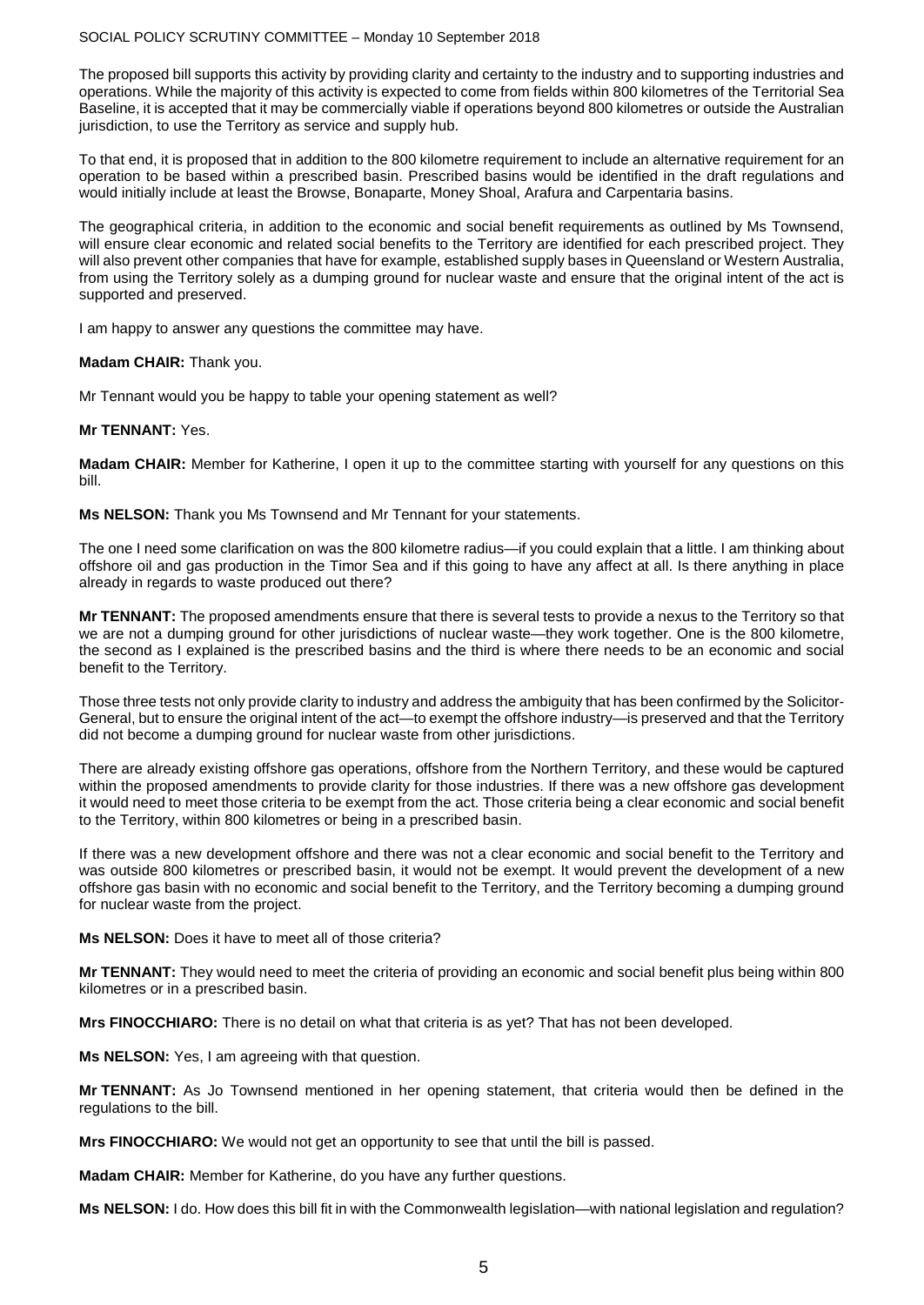**Mr FELDTMAN:** Can you be more specific to the legislation you are referring to, please?

**Ms NELSON:** We have national—Australian or federal—legislation regarding nuclear waste transport, storage and disposal? Correct?

**Mr FELDTMAN:** Not to my knowledge. There is the *Australian Radiation Protection and Nuclear Safety Act*, which is administered by Australian Radiation Protection and Nuclear Safety Agency. That would deal with the use of and the management of radioactive material at the Commonwealth level.

**Ms NELSON:** So, our legislation is not in conflict with anything that we have in place nationally? There is no …

**Mr FELDTMAN:** No, it is a distinct difference in areas. The Commonwealth does not regulate—it only regulates Commonwealth departments or agencies. So, any commercial operation operating within even Commonwealth waters, is not covered under their legislation.

**Ms NELSON:** Okay. I need some guidance and clarification as well. I understand that this does not actually fall—it is about onshore oil and gas production and any waste derived from that. How do I frame this question? How do I provide assurance, even though that is not addressed in this bill—we are waiting on the regulations to be implemented or be developed for the onshore oil and gas production—for something like to be developed so it addresses the onshore oil and gas waste? Is that right? Does that make sense?

**Madam CHAIR:** Sandra, our guests are deliberating amongst themselves to clarify the question you are asking.

#### **Ms NELSON:** Thank you.

**Ms DAVIS:** Member for Nelson, Kathleen Davis, Environment and Natural Resources. I am not sure if this will answer your question, but it is important. We have different pieces of legislation with different purposes. This bill before you is about the *Nuclear Waste, Transport, Storage and Disposal (Prohibition) Act*. This act's sole purpose is to prevent nuclear waste being imported into the Territory and the construction and operation of facilities in the Territory.

It works in conjunction with a number of other pieces of legislation. As Mr Feldtman spoke about, there is the *Radiation Protection Act*, which deals with radioactive waste. He can talk about that much more eloquently than I can. Then we also have the mining and petroleum legislations. We have the *Petroleum Act*, Petroleum Environment Regulations and a *Mining Management Act*. Those acts manage the industry themselves. If there are wastes produced within the oil and gas industries that falls under the responsibility of the *Petroleum Act*, the *Petroleum Act* is what regulates that, not this act.

**Madam CHAIR:** Sandra, I will chime in there. Jo, can I ask whether or not the regulations that will accompany this bill will be open for public input or feedback? Mr Tennant?

**Mr TENNANT:** Thank you Madam Chair, there is no reason to not put them out as draft regulations for feedback.

**Madam CHAIR:** Thank you. Member for Katherine, any further questions?

#### **Mrs FINOCCHIARO:** Do you mind if I ask one?

It is hard to understand because it is not something that an everyday person is involved with or would have to turn their mind to. I am trying to think of it in layman's terms. The crux of this legislation is that if they are digging away out there in the middle of the ocean NORMs are found, they can be brought to Darwin and dealt with, that is stored for some period of time, and then moved on. Is that the general gist of it?

**Mr TENNANT:** Thank you Member for Spillett. In essence, yes. The existing act does provide an exemption for the offshore oil and gas industry to bring NORMs onshore until they are permanently disposed of.

**Mrs FINOCCHIARO:** Which is not in the Territory?

#### **Mr TENNANT:** That is correct.

**Mrs FINOCCHIARO:** So whether it has to go on a truck or by plane or however you move this stuff, it allows for the movement of it somewhere else.

**Mr TENNANT:** The original act—this does not change that intent—was in relation to controlling who and what circumstances could bring nuclear waste into the Territory and preventing the establishment of a nuclear waste storage dump facility here in the Territory. That is preserved by these amendments.

What it does is provide that clarity around the existing exemption and strengthens that by being clear it needs to have a social and economic benefit to the Territory and be 800 kilometres or a prescribed basin. It strengthens that in relation to the clarity and around that nexus to the Territory—it strengthens the original exemptions that were provided by the act.